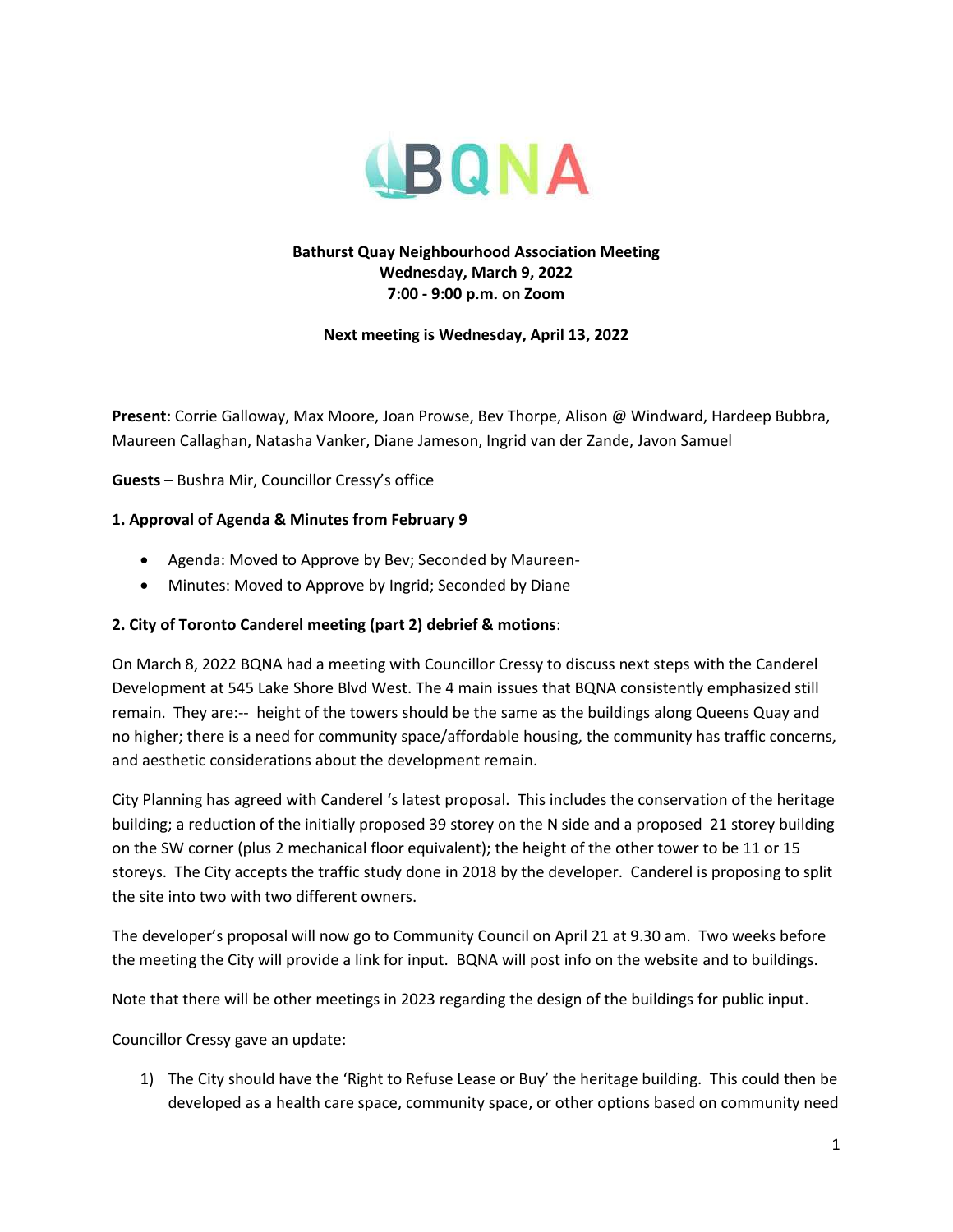- 2) Cllr Cressy forwarded a motion to council that a traffic study will be done by Transport Services – date to be confirmed. Focus will include the busy intersection around Bathurst/Lake Shore Blvd with 5 streets converging.
- 3) There is no interest on the part of the developer to have affordable housing this development started before city mandated a percentage of affordable housing for certain new developments
- 4) Section 37 monies will total up to \$4m. An additional \$2m funding for enhanced park amenities will come from development charges

2.1 Concerning the need for affordable housing, Section 37 monies from Canderel could be used to establish 4 affordable units in this new development OR 40 affordable units in Queens Wharf and Fort York Blvd which is a city owned facility nearby. We discussed and agreed the following motion.

# **MOTION: That Section 37 monies from the Canderel development at 545 Lake Shore Road are used for 40 affordable units at the city owned 150 Queens Wharf Road building.**

Moved: by Ingrid; Seconded by Bev VOTE: All in favour – passed by majority

2.2 We discussed how to continue the conversation about the gaps for services in our community with provincial and federal financial support. Giving the City first right of refusal to lease or buy the heritage building will give everyone more time to discuss this further and develop a business case/plan.

**MOTION: That we support Cllr Cressy's recommendation to council that the approval of the Canderel development is subject to the City of Toronto having first right of refusal to lease or buy the existing heritage building on 545 Lake Shore Blvd West and also the commercial ground floor spaces for the new building on the site, for a multi government effort to lease or buy them for needed community amenities and services.** 

Moved: by Maureen; Seconded by Ingrid VOTE: All in favour - passed by majority

## **3. Safety Walk: April 12@ 5 pm – 7 pm.**

Note: this is the day before our next BQNA meeting on April 13.

Maureen, Jacqueline, and Bushra identified route for local stakeholders based on feedback from community. The walk will start at the Neighbourhood Centre and cover Queens Quay/Eireann Quay to Little Norway Park and down Stadium Road to Lake Shore Blvd.

Participants to include representatives from TO police, Trans services, Parks and Rec, Homes First, Ports Toronto, Ireland Park Foundation, TCHC, BIA, Toronto Hydro, as well as Bryan Bowen from Waterfront Secretariat; Cllr Cressy, and other diverse members from the community. BQNA will publicize this on the website and to buildings.

### **4. Update on CLC meeting of Feb 16, 2022**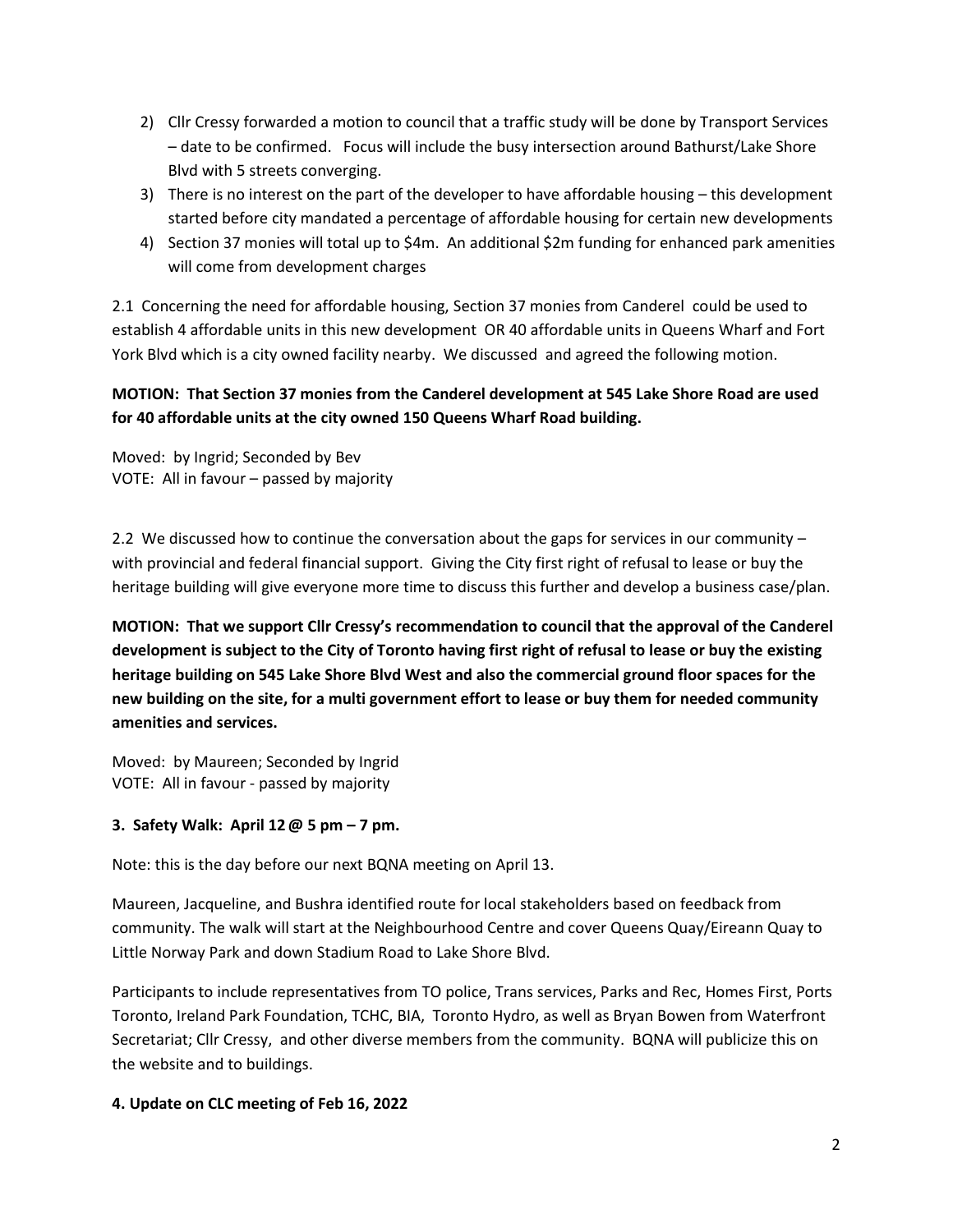We are still waiting for answers to questions on Ports Toronto Sustainability Report from the November meeting – these will come soon. The delay in receiving responses to questions or comments from the community became a focused discussion at this meeting. The result is a new plan that future Sustainability report will be published, questions received and response provided by Ports Toronto (PT) to these questions within a three month time frame.

The Noise Exposure Forecast (NEF) modeling as it applies to BBTCCA remains controversial. Submissions involving eight technical points by the Noise Subcommittee to Ports Toronto are still awaiting resolution. Many of these points were raised in 2016. PT explained that the request to convene a special meeting with sound engineers is delayed by lack of staff with suitable expertise. PT noted that regardless, they are in compliance with the NEF contours to increase the slots at the airport. Connect Airlines are anticipated to get approval to fly out of BBTCA with April/May flights a possibility.

Other issues were discussed and will be included in the minutes of this meeting (CLC meeting #45) which will be posted on Ports Toronto website.

## **5. Upcoming Provincial Elections.**

There will be an all candidates meeting on May 10 – online.

MPP Chris Glover's campaign has been launched and he is looking for endorsement letters. BQNA cannot endorse individual politicians – we are building representatives and would need to seek full agreement from all residents. Individuals can take action and submit their own endorsements letters.

### **6. FOSTRA questions and BQNA involvement**

The Federation of South Toronto Residents Associations (FOSTRA) will be holding an all candidates meeting. See email from Lesley with the list of topics, questions and our priorities from the list. FOSTRA is asking for our input and ranking of the issues of most importance.

## **7. Committee Updates:**

- Air Quality: There will be a meeting on March 10 to debrief from the recent public meeting and discuss next steps for testing over the summer. A Symposium will be held with test results to be submitted this summer.
- BQ mural project. A new mural will be done on the wall that wraps around from parking garage to school yard. Advisory Group is Joan and someone from WNA and school; and have come up with short list of 12 artists. Shortlisted artists will do walk around with community on March 19 or 20; with a theme of Growing in Nature. All organized by Street Art Toronto. (Note the walk round took place on March 26 and was well attended.)
- Communications: We discussed adding an 'Upcoming Events' section on the BQNA website. Agreed we would not list community Services on BQNA website or any other requests that are commercial use. We should list all upcoming BQNA meetings on the site. We continue to post our minutes on the site.